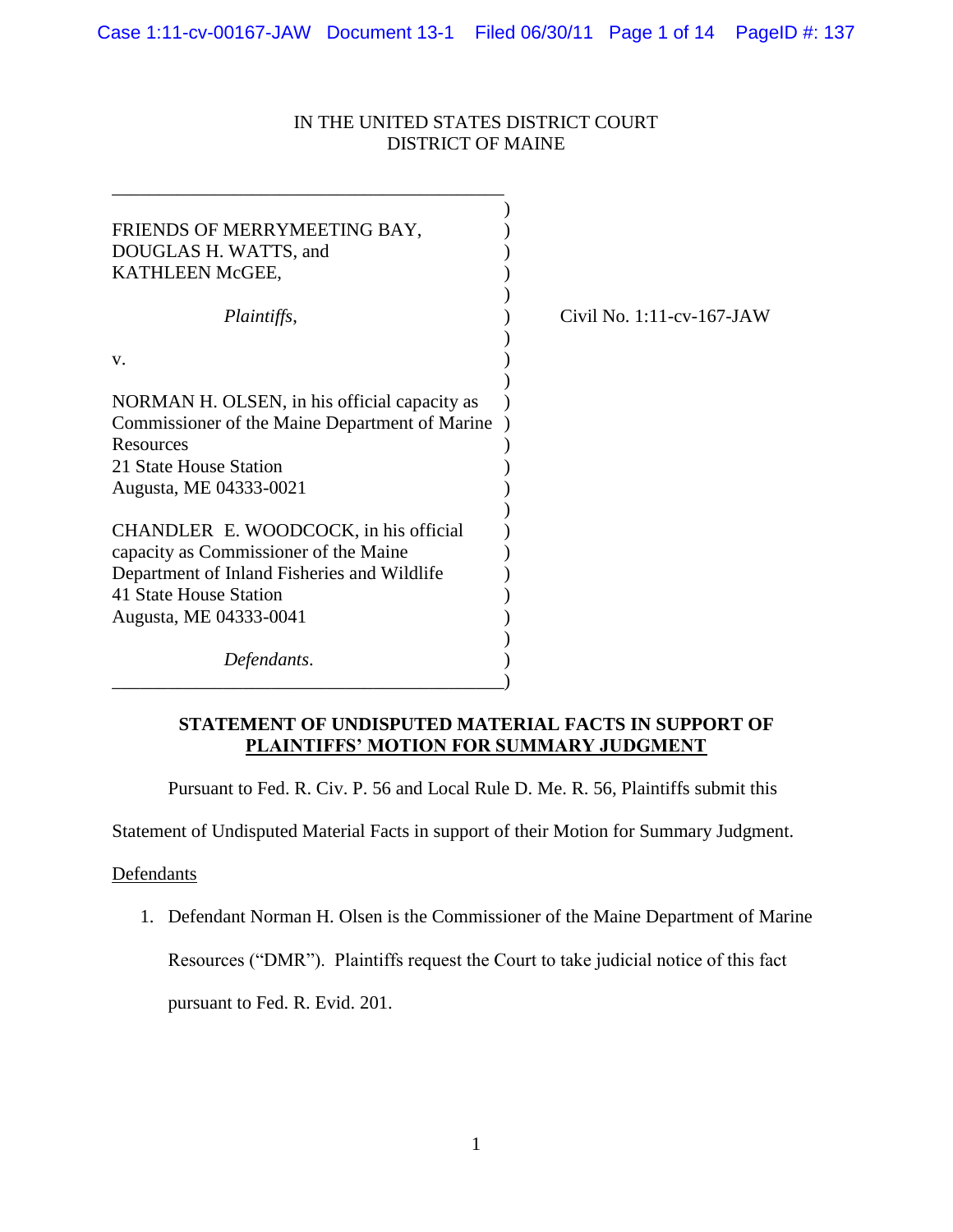- 2. Defendant Chandler E. Woodcock is the Commissioner of the Maine Department of Inland Fisheries and Wildlife ("IFW"). Plaintiffs request the Court to take judicial notice of this fact pursuant to Fed. R. Evid. 201.
- 3. Defendants, acting in their official capacities, implement the Alewife Law. Email from Patrick Keliher to Doug Watts (November 16, 2010, 12:58 EST) (Declaration of Watts  $\P$  7, Ex. A).

# The Defendant's and Other Government Documents Recognize the Importance of Alewives and Blueback Herring

4. The Maine Department of Marine Resources ("DMR") posted a "Maine River Herring Fact Sheet" on its website, available at

[http://www.maine.gov/dmr/searunfish/alewife/index.htm.](http://www.maine.gov/dmr/searunfish/alewife/index.htm) Declaration of Roger Fleming ("Fleming Dec.") ¶ 2 and Ex. A.

- 5. The United States Fish and Wildlife Service ("USFWS") posted a fact sheet entitled "All About Maine Alewives" ("Maine Alewives Fact Sheet") on its website, available at [http://www.fws.gov/GOMCP/pdfs/alewife%20fact%20sheet.pdf.](https://owa.earthjustice.org/owa/redir.aspx?C=4da9b883da864d5cab0b20a7f99abcd5&URL=http%3a%2f%2fwww.fws.gov%2fGOMCP%2fpdfs%2falewife%2520fact%2520sheet.pdf) Fleming Dec. 13 and Ex. B.
- 6. DMR produced the Maine Alewives Fact Sheet in conjunction with the USFWS Gulf of Maine Program and a non-governmental organization, Maine Rivers. Maine Alewives Fact Sheet, p. 1 (Fleming Dec. Ex. B).
- 7. The alewife, *Alosa psuedoharengus*, and the blueback herring, *Alosa aestivalis*, (collectively "river herring") are anadromous fish that spend the majority of their life at sea but must return to ancestral spawning grounds (in freshwater) to spawn. Maine River Herring Fact Sheet, p. 1, 4 (Fleming Dec. Ex. A).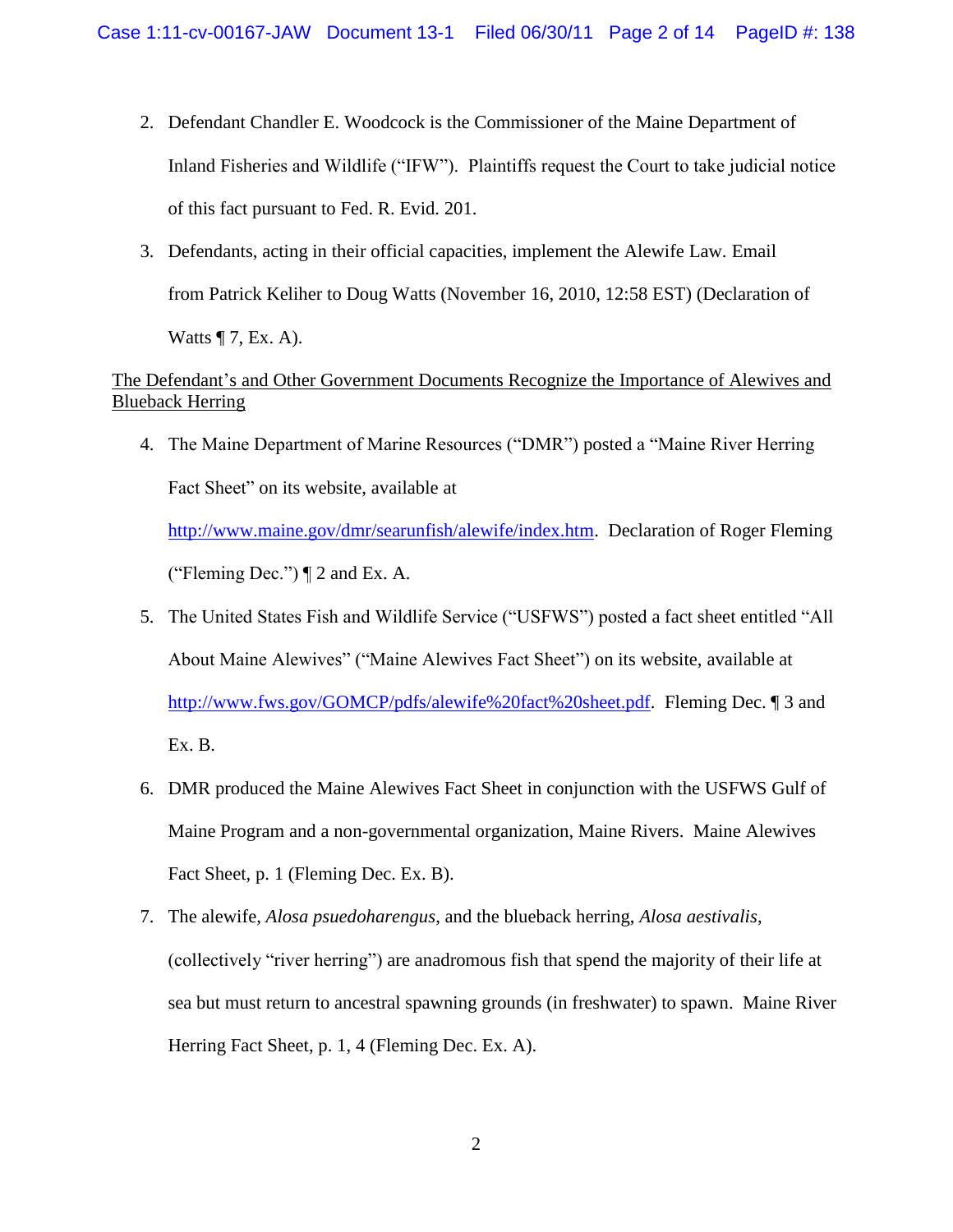- 8. Alewives and blueback herring are native to Maine rivers and have coevolved and coexisted with other native fish and wildlife in Maine's streams, rivers, ponds and lakes for thousands of years. Maine River Herring Fact Sheet, p. 1 (Fleming Dec. Ex A).
- 9. Alewives are indigenous to the St. Croix River basin. Maine Rivers: Two Rivers Report, p. 9 ("genetic differences observed among alewife populations from different subdrainages in the St. Croix watershed imply homing of alewives to their natal streams") (Fleming Dec. ¶ 11, Ex. J); Annual Report 2010, p. 1 ("Fossil evidence has indicated that alewives have been present in the basin [St. Croix watershed] since prehistoric times.") (Fleming Dec. ¶ 6, Ex. E).
- 10. Alewives are ecologically, economically, historically, and culturally important to the St. Croix River basin and the entire Gulf of Maine ecosystem. Maine Alewives Fact Sheet, p. 1 (Fleming Dec. Ex. B); St. Croix River: State of Watershed Report, pp. 8, 16, 12, 37 (Fleming Dec. ¶ 7 , Ex. F); Annual Report 2010, p. 1 (Fleming Dec. ¶ 6 , Ex. E).
- 11. The Saint Croix River once produced one of the largest populations of alewives in New England. Lewis N. Flagg. 2007. Historical and Current Distribution and Abundance of the Anadromous Alewife (*Alosa pseudoharengus)* in the St Croix River. Atlantic Salmon Commission, pp. 2-4 (Fleming Dec. ¶ 9, Ex. H).
- 12. Today, only a small fraction of that former population is found in a short section of the St. Croix River below the Grand Falls Dam. St. Croix River: State of Watershed Report, p. 39 (Fleming Dec. ¶ 7, Ex. F).
- 13. Alewives play a keystone role in the river and coastal ocean ecosystem, serving as food for many other species of fish, marine mammals, and birds. Maine River Herring Fact sheet, p. 2 (Fleming Dec. Ex. A).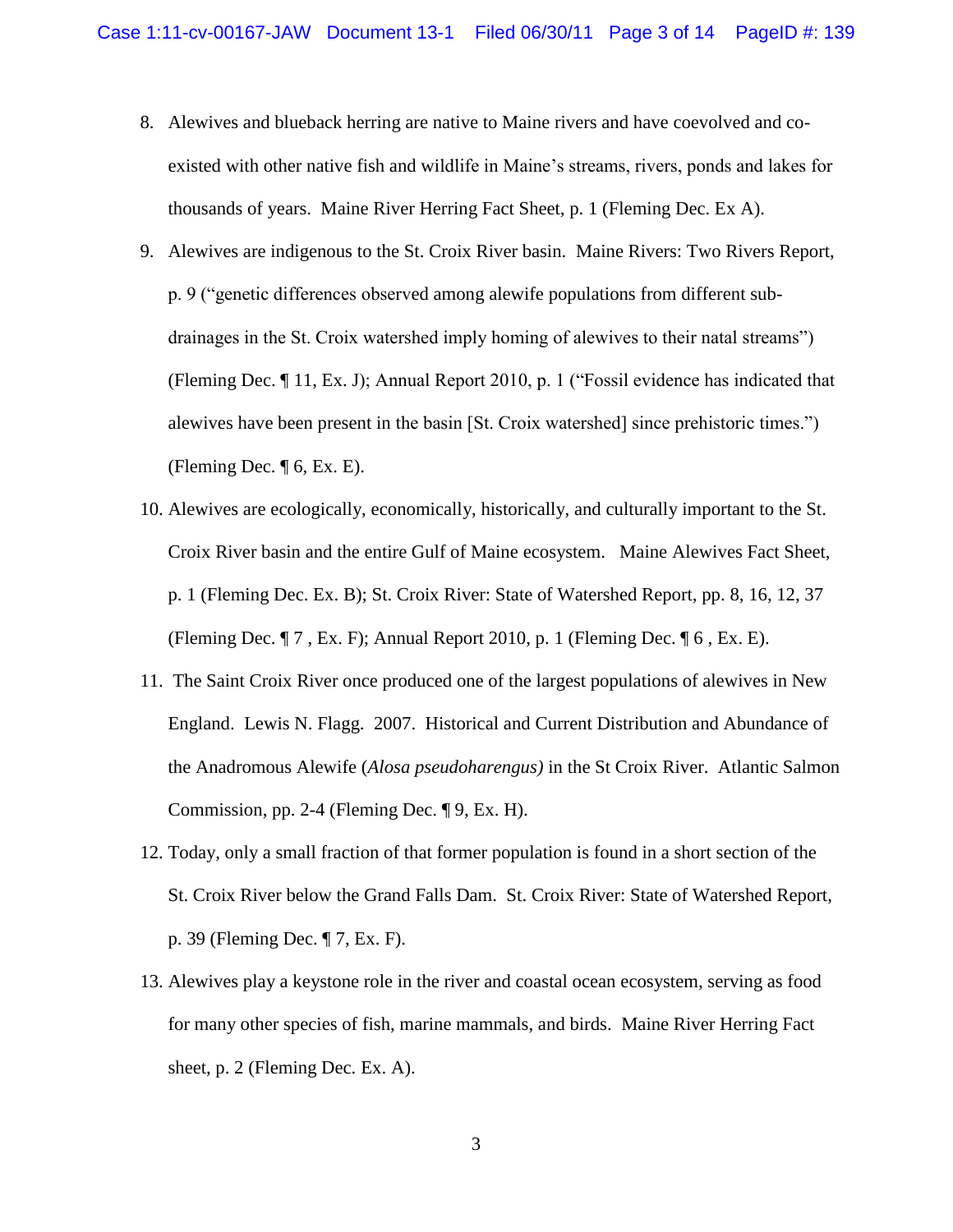- 14. Alewives make up part of the natural biodiversity in the Merrymeeting Bay. NOAA Coastal Resource Coordination Program, pp. 1, 2 (Fleming Dec. ¶ 14, Ex. M).
- 15. Alewives are forage for striped bass, bluefish, tuna, cod, haddock, halibut, American eel, brook trout, rainbow trout, brown trout, lake trout, landlocked salmon, smallmouth bass, largemouth bass, pickerel, pike, white and yellow perch, seabirds, bald eagle, osprey, great blue heron, gulls, terns, cormorants, seals, whales, otter, mink, fox, raccoon, skunk, weasel, fisher, and turtles. Maine River Herring Fact Sheet, p. 2 (Fleming Dec. Ex. A).
- 16. Alewives provide cover for upstream migrating Atlantic salmon that could be preyed upon by eagles or osprey. Maine River Herring Fact Sheet, p. 2 (Fleming Dec. Ex. A).
- 17. Historically, of all the migratory fish that came up Maine's rivers, alewives were the most abundant. Maine River Herring Fact Sheet, p. 3 (Fleming Dec. Ex. A).
- 18. Alewives and blueback herring are used for bait. Maine River Herring Fact Sheet, p. 3 (Fleming Dec. Ex. A).
- 19. Adult alewives are preferred bait for the spring lobster fishery. Maine River Herring Fact Sheet, p. 2 (Fleming Dec. Ex. A).
- 20. There are 35 Maine municipalities that have commercial harvesting rights to alewives on 39 streams and rivers. These runs provide revenue to the towns, many of which lease their fishing privileges to independent fishermen. Maine River Herring Fact Sheet, p. 2 (Fleming Dec. Ex. A).
- 21. The river herring population in Maine has plummeted during the last two centuries. Maine Alewives Fact Sheet, p. 1 (Fleming Dec. Ex. B).
- 22. Dams are one of the reasons the river herring population in Maine has decreased. Maine Alewives Fact Sheet, p. 1 (Fleming Dec. Ex. B).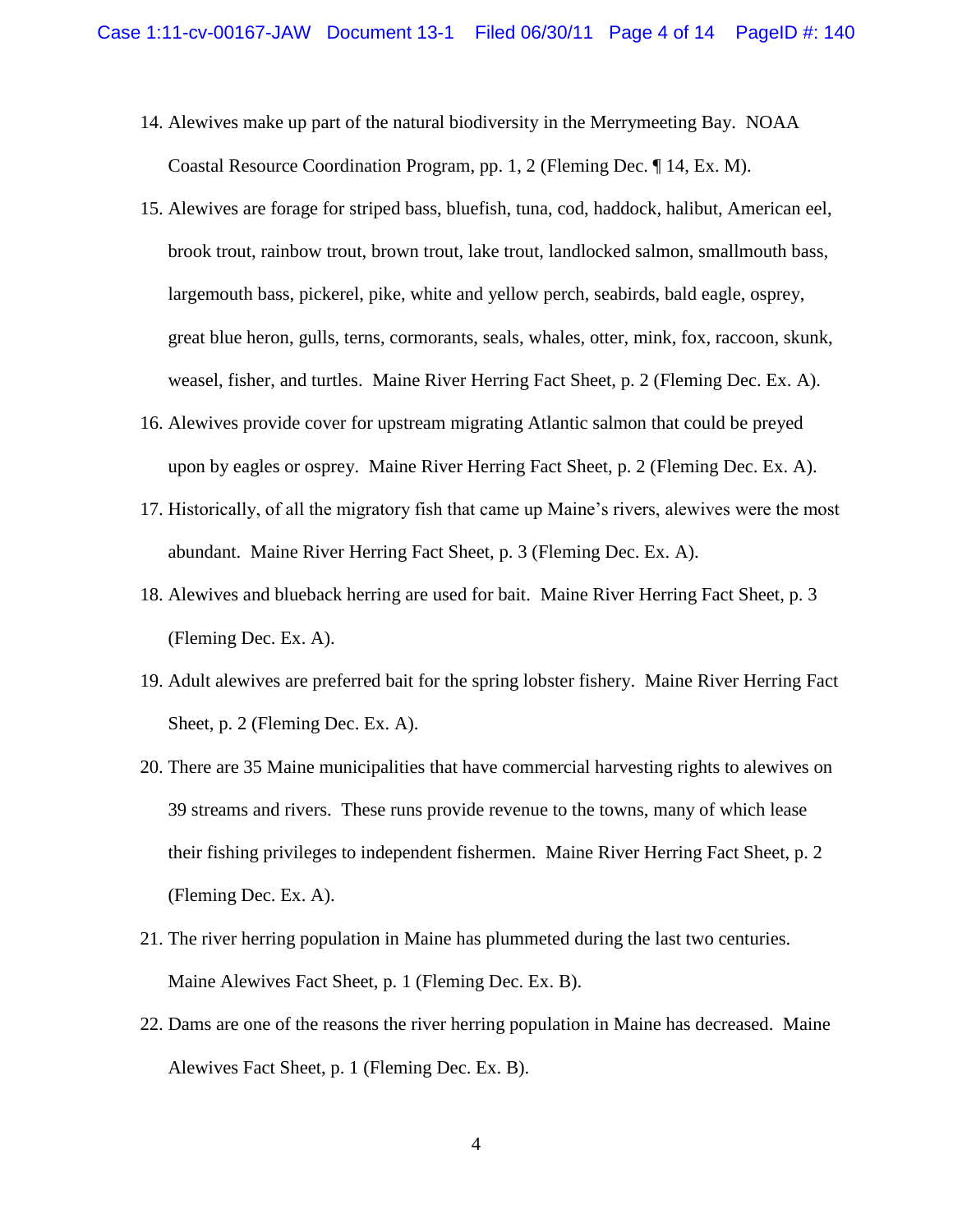- 23. The National Marine Fisheries Service ("NMFS") considers both the alewife and blueback herring a "Species of Concern." NMFS, "Species of Concern - River Herring," available at [http://www.nmfs.noaa.gov/pr/pdfs/species/riverherring\\_detailed.pdf](https://owa.earthjustice.org/owa/redir.aspx?C=4da9b883da864d5cab0b20a7f99abcd5&URL=http%3a%2f%2fwww.nmfs.noaa.gov%2fpr%2fpdfs%2fspecies%2friverherring_detailed.pdf) (Fleming Dec. ¶ 4, Ex. C).
- 24. DMR and USFWS consider it important to restore the alewife population in Maine.

Maine Alewives Fact Sheet, p. 4 (Fleming Dec. Ex. B).

25. DMR and USFWS have stated:

If we give alewives a chance by helping restore them to their ancestral spawning grounds, alewives will once again play an important role in bringing our rivers, lakes, estuaries and oceans back to life.

Maine Alewives Fact Sheet, p. 4 (Fleming Dec. Ex. B).

### Grand Falls Dam

26. The Grand Falls dam on the St. Croix River was built in 1915 by the St. Croix Water

Power Company and Spragues Falls Manufacturing Company. Order of Approval, p 1,

(Fleming Dec. ¶ 5, Ex. D).The International Joint Commission authorized the

construction Grand Falls dam in 1915. International Joint Commission ("IJC") Order of

Approval (Fleming Dec. ¶ 5, Ex. D).

27. Grand Falls dam is owned by Woodland Pulp LLC. The immediate preceding owner was Domtar Corporation. International St. Croix River Watershed Board ("St. Croix Board"), "Annual Report 2010," p. 5 (Fleming Dec.  $\sqrt{ }$  6, Ex. E).

Fishways On The St. Croix River And At Grand Falls Dam

28. Alewife management strategies in the St. Croix watershed historically have been geared toward the design, construction, and maintenance of fishways to allow passage around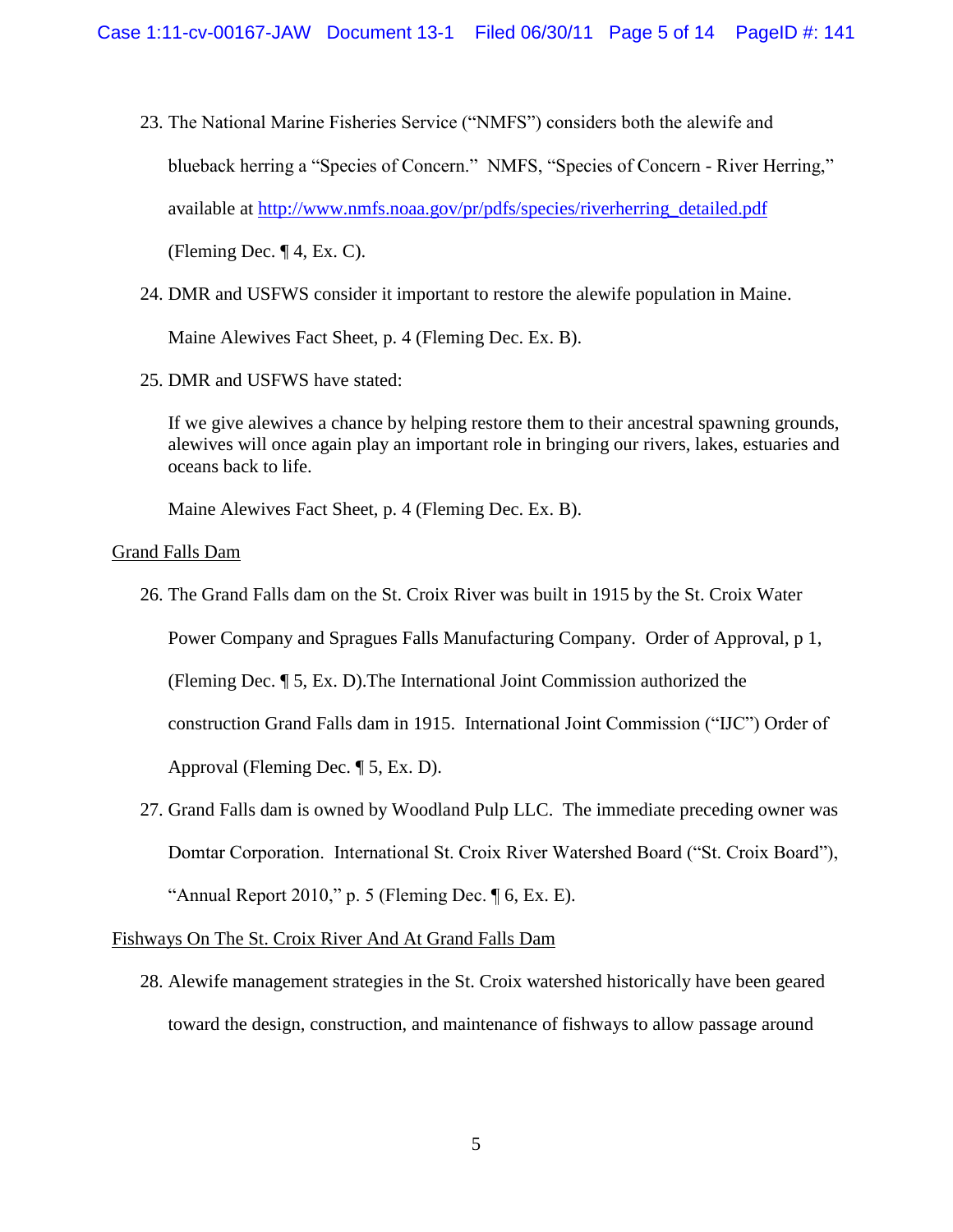dams. St. Croix Board, "St. Croix River: State of the Watershed Report," p. 38, available at [http://www.ijc.org/rel/boards/saint/watershed\\_report.pdf](www.ijc.org/rel/boards/saint/watershed_report.pdf) (Fleming Dec. ¶ 7, Ex. F).

- 29. Prior to 1980, an old fishway at Milltown allowed only limited passage of alewives. In 1981, completion of a new fishway at Milltown Dam, together with modern fishways constructed in 1964 at Woodland dam and Grand Falls dam, greatly improved alewife passage on the St. Croix and resulted in a resurgence of the alewife population. Anglers began to see schools of alewives below West Grand Lake dam and in Spednic Lake. St. Croix River: State of the Watershed Report," p. 32 (map), 38 (Fleming Dec. Ex. F).
- 30. Between 1981 and 1987, alewife returns in the St. Croix River watershed increased from 169,000 to 2,625,000. "St. Croix River: State of the Watershed Report," p. 38 (Fleming Dec. Ex. F).

#### The 1995 Law Prohibiting Alewife Passage At Grand Falls Dam

- 31. In the 1980s, some blamed the decline in the smallmouth bass population in Spednic Lake, located in the St. Croix River Basin, on alewives. Maine River Herring Fact Sheet, p. 6 (Fleming Ex. A).
- 32. Concern over the negative impact alewives might have on the smallmouth bass sport fishery led Maine to enact 1995 legislation to block migrating alewives from ascending the St. Croix River past the Grand Falls Dam and the Woodland Dam, located just downstream from the Grand Falls Dam, to reach their spawning grounds ("1995 Alewife Law"). Maine River Herring Fact Sheet, p. 6 (Fleming Ex. A).
- 33. The 1995 Alewife Law restricted alewife access to spawning grounds and was the primary cause of a precipitous decline in the St. Croix alewife population from hundreds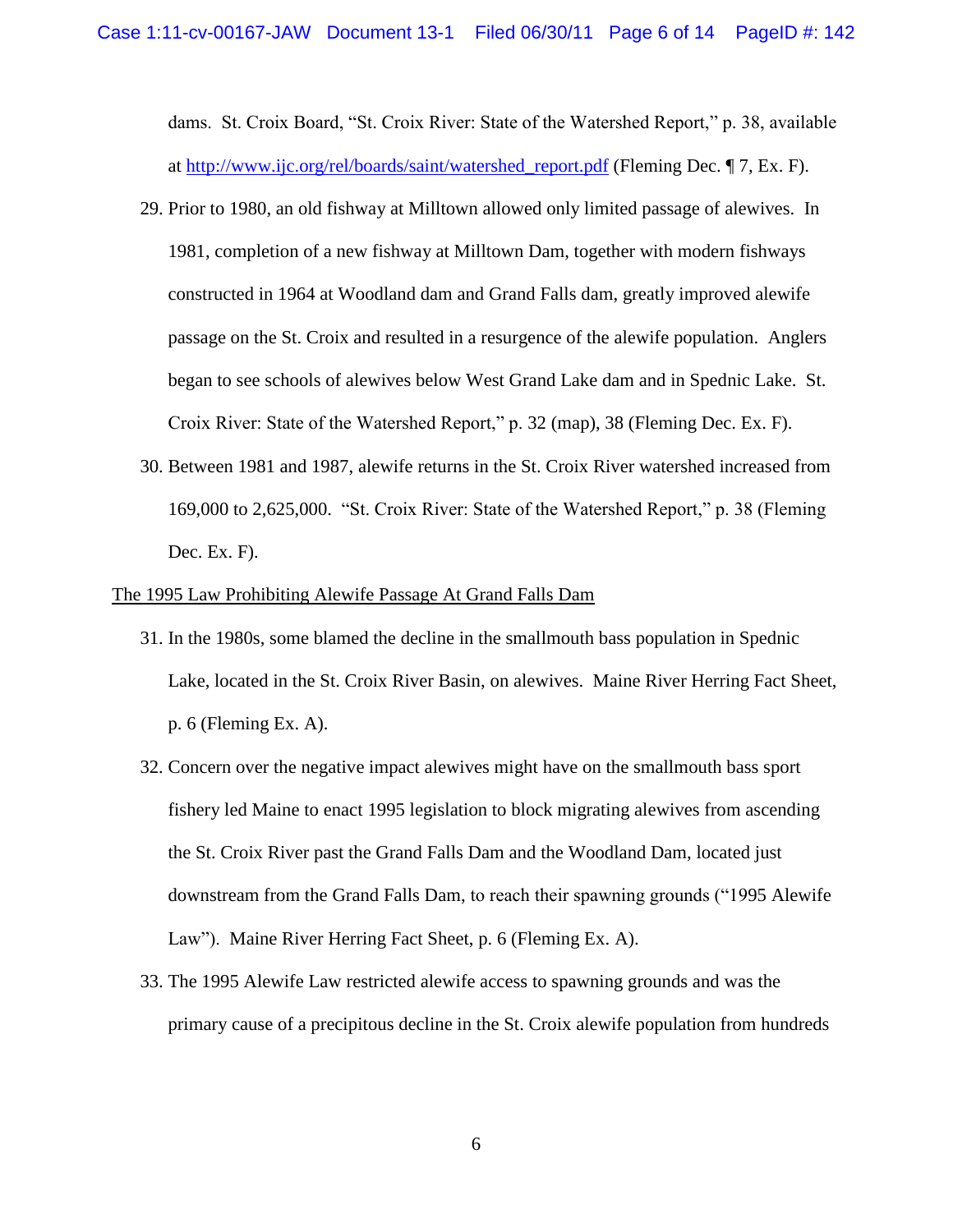of thousands of fish in the mid-1990s to just 900 fish in 2002. Maine River Herring Fact Sheet, p. 6 (Fleming Ex. A).

Scientific Studies Show Alewives Do Not Negatively Impact Smallmouth Bass

- 34. In the 1990s, a 10-year collaborative study conducted by DMR, IFW, and the Maine Department of Environmental Protection at Lake George concluded that alewives had no negative impacts to the overall water quality, zooplankton, or recreational fisheries at Lake George. Maine River Herring Fact Sheet, p. 5 (Fleming Dec. Ex. A). DMR has posted the report of the study, Kircheis, et al., "Analysis of Impacts Related to the Introduction of Anadromous Alewives Into a Small Freshwater Lake in Central Maine, USA," (2002, revised 2004), at
	- [http://www.maine.gov/dmr/searunfish/reports/lakegeorge04.pdf](www.maine.gov/dmr/searunfish/reports/lakegeorge04.pdf) (Fleming Dec. ¶ 10, Ex. I).
- 35. A study published in 2006 by Theo V. Willis, a research scientist at the University of Southern Maine,

… found no evidence from available historic data for Downeast Maine lakes that the presence of alewives systematically harmed smallmouth bass in terms of length, condition or growth…Alewives were not significant predators on smallmouth bass…Based on one year's data, therefore, competition for food between the two species does not appear to be important…Smallmouth bass tournament returns in the past few years were similar in lakes with and lakes without alewives, suggesting that the quality of sport fishing for bass does not differ systematically between lakes with and lakes without anadromous alewives.

River Herring Fact Sheet, p. 5 (Fleming Dec. Ex. A). DMR has posted this study at

[http://www.maine.gov/dmr/searunfish/reports/stcroixalewifebass06.pdf](www.maine.gov/dmr/searunfish/reports/stcroixalewifebass06.pdf) (Fleming Dec. 11, Ex.

J).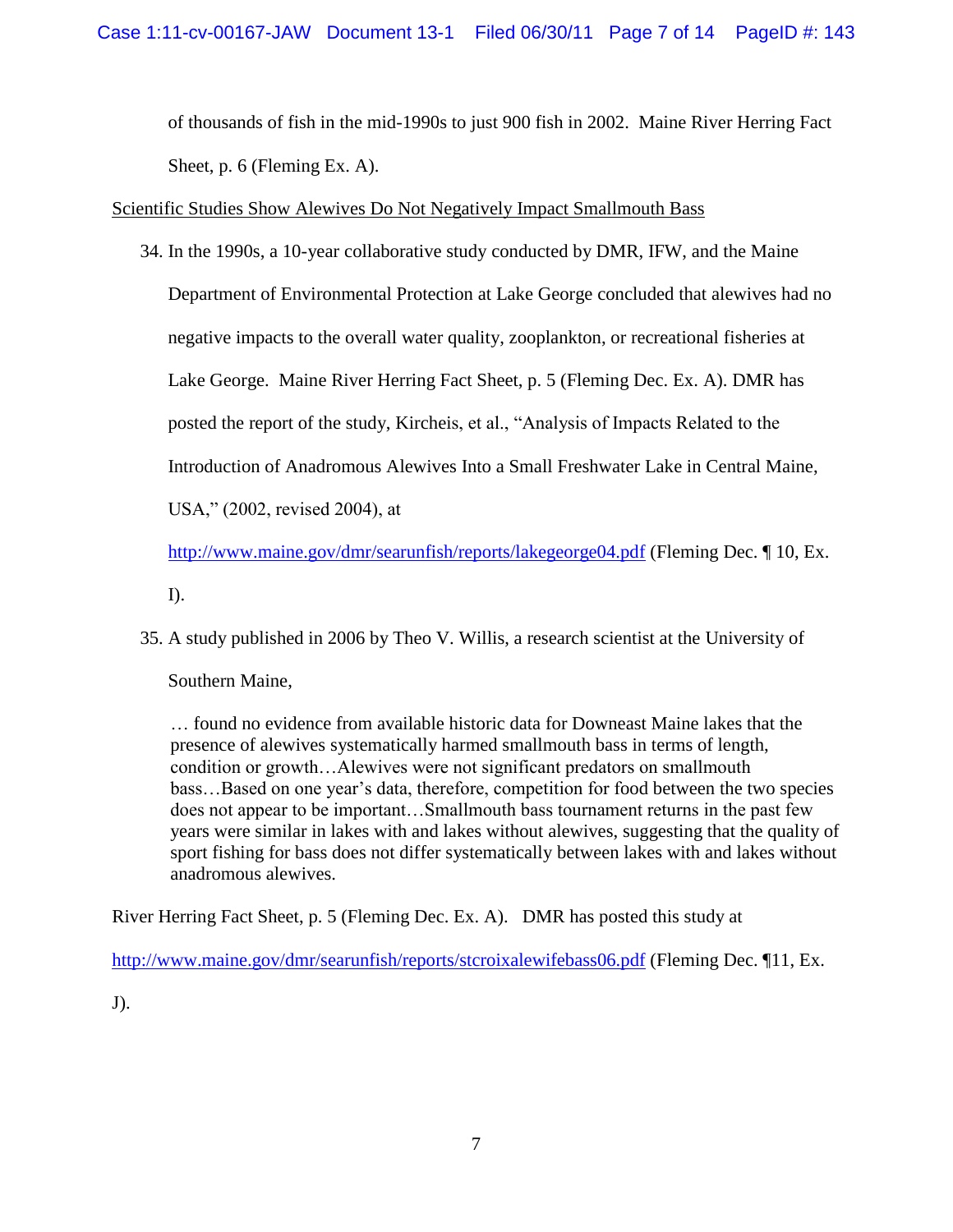#### The Alewife Law

- 36. In March of 2008, the Maine Legislature considered LD 1957, An Act To Restore Diadromous Fish in the St. Croix River ME Pub. Law Ch. 587, 123rd Legislature ("Alewife Law") (Fleming Dec.  $\P$  12, Ex. K).
- 37. Paragraph two of the Alewife Law directs the DMR and IFW Commissioners to "ensure that the fishway on the Grand Falls Dam is configured or operated in a manner that prevents the passage of alewives." Alewife Law (Fleming Dec. ¶ 12, Ex. K)
- 38. As a result of the Alewife Law, alewives and blueback herring are blocked from approximately 98 percent of their natural spawning and nursery habitat in the St. Croix River watershed. International St. Croix River Watershed Board, "St. Croix River - State of the Watershed Report", p. 37 (2008) (Fleming Dec. ¶ 7, Ex. F).
- 39. DMR and IFW entered into an agreement with the then-owner of Grand Falls dam, Domtar, specifying how alewives are to be prevented from using the dam's fishway: a "stop log" is installed to block access to the fishway during an approximately three month period beginning April 1st of each year that alewives seek to migrate upstream. "Memorandum of Understanding Blocking access of sea-run alewives into the Grand Falls Flowage at the Grand Falls Dam fishway; A joint agreement of the State of Maine Department of Inland Fisheries and Wildlife, The State of Maine Department of Marine Resources Bureau of Sea-Run Fisheries and Habitats, and Domtar (2010) (Fleming Dec. ¶ 8, Ex. G) ("Memorandum of Understanding").
- 40. The 2008 Alewife Law is implemented consistent with the MOU by the Commissioners of DMR and IFW. Email from Patrick Keliher to Doug Watts (November 16, 2010, 12:58 EST) Declaration of Douglas Watts ("Watts Dec.") ¶ 7, Ex. A).

8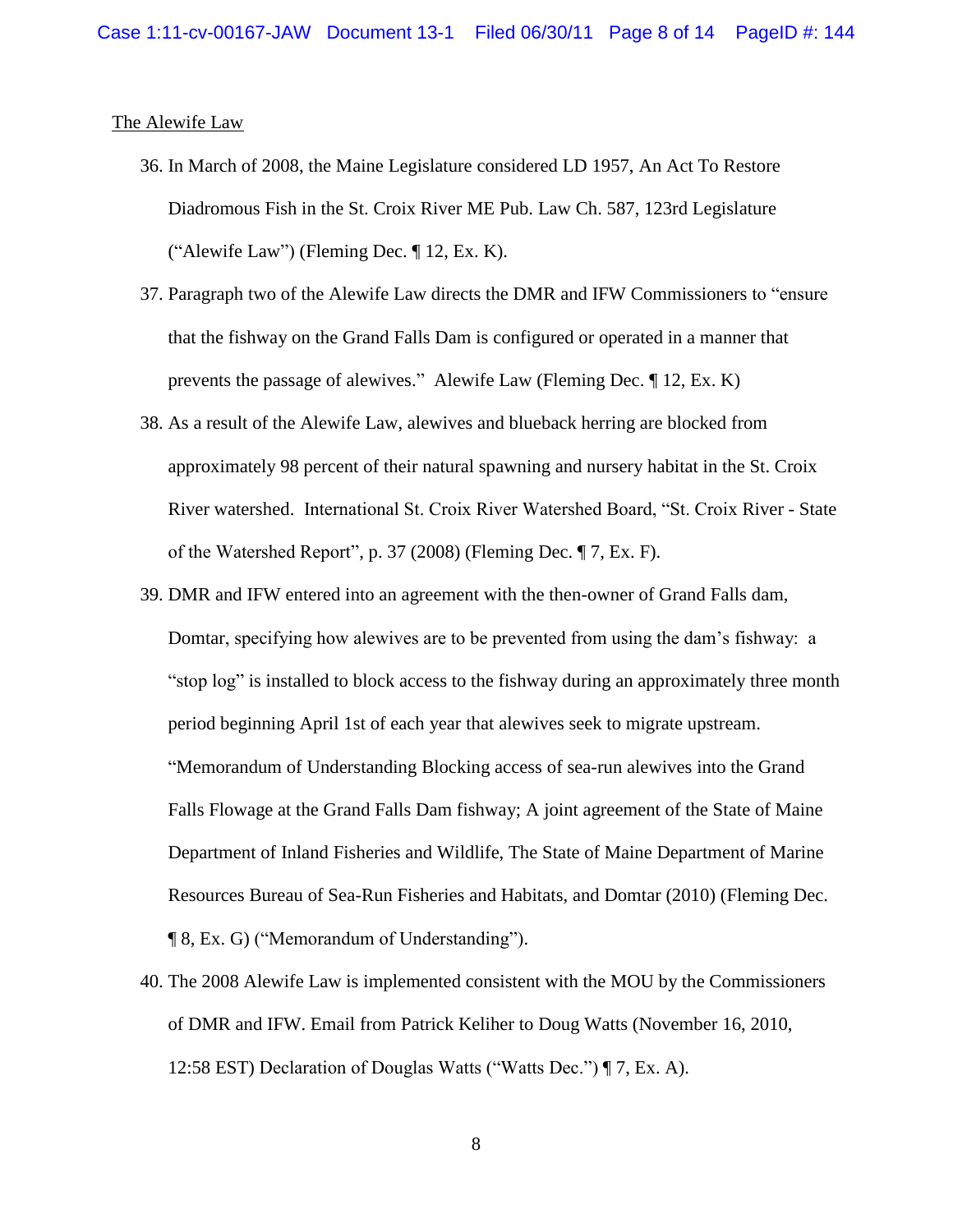- 41. The Alewife Law was never submitted to EPA by the State of Maine. (Watts Dec. ¶ 6).
- 42. The State of Maine never submitted any analysis that would be necessary to change Maine's water quality standards was ever submitted to EPA. (Watts Dec.  $\parallel$  6).
- 43. EPA never issued an approval of the Alewife Law as a change in water quality standards. (Watts Dec. ¶ 6).

#### Facts Relating To Standing

- 44. Plaintiff Friends of Merrymeeting Bay ("FOMB") is a non-profit Maine corporation with over 400 members. (Declaration of Ed ("Friedman Dec.") ¶ 4).
- 45. FOMB undertakes research, advocacy, land conservation, education, and litigation activities in order to preserve the ecological, aesthetic, historical, recreational, and commercial values of Merrymeeting Bay, its watershed, and the Gulf of Maine (the part of the Northwest Atlantic Ocean where Merrymeeting Bay is located). (Friedman Dec. ¶ 5).
- 46. FOMB has members who live near, own property near, and recreate on and near Merrymeeting Bay and the rivers that flow into the Bay. (Friedman Dec.  $\P$  6).
- 47. Among other activities, FOMB members kayak and canoe, recreationally fish, hike, photograph, and observe aquatic life and wildlife in and around Merrymeeting Bay and its watershed. (Friedman Dec. ¶ 7).
- 48. FOMB members receive economic value from Merrymeeting Bay through, among other activities, commercial fishing and guiding. (Friedman Dec. ¶ 8).
- 49. FOMB members are interested in maintaining the natural biodiversity of the Merrymeeting Bay watershed and the Gulf of Maine. (Friedman Dec. ¶ 11).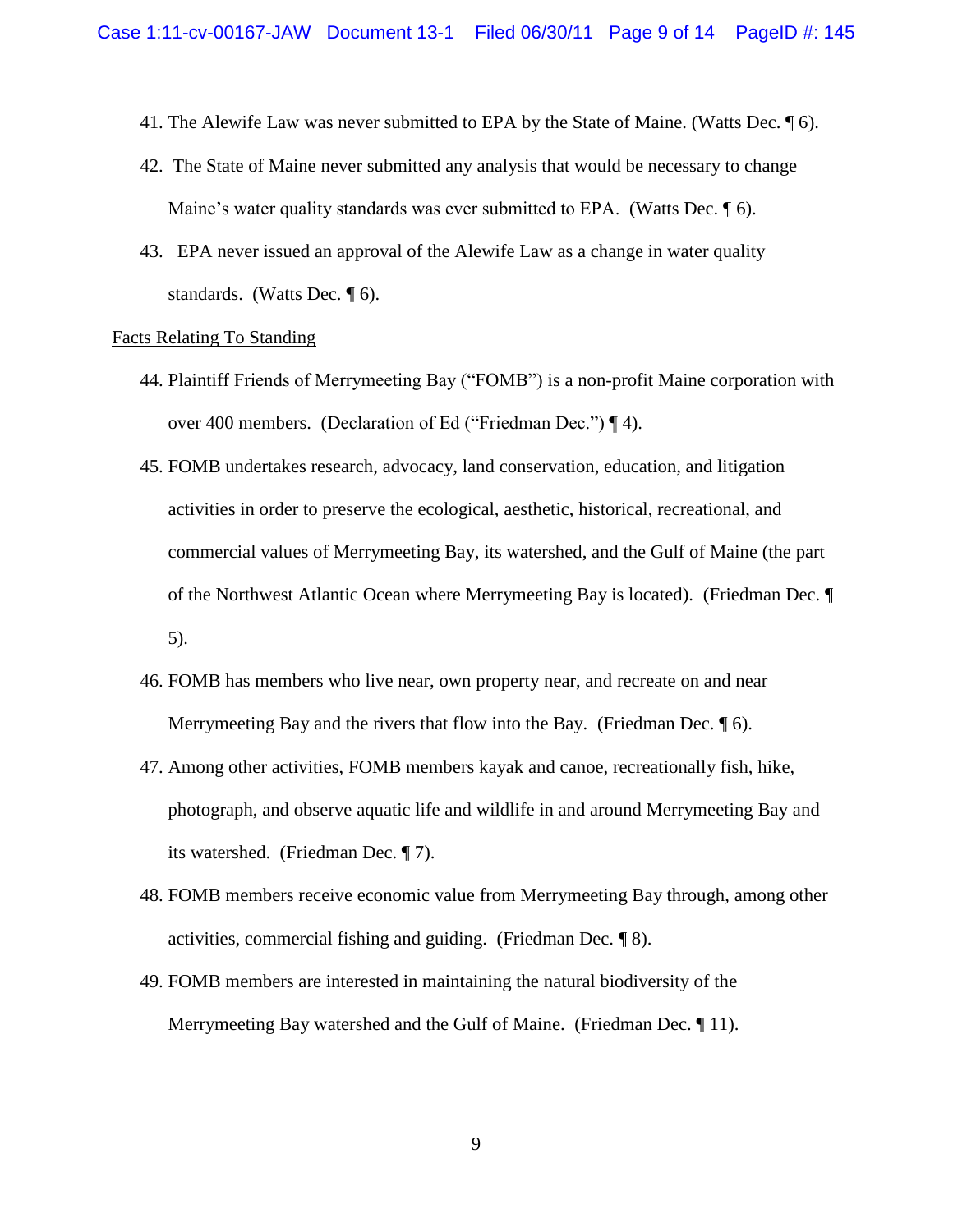- 50. FOMB has long recognized the important connections between Maine's rivers and the Gulf of Maine. FOMB's Healthy Rivers, Healthy Gulf program is devoted to educating the public and policy makers about these connections. (Friedman Dec. ¶ 9).
- 51. Alewives are prey for many fish species, birds, and other animals in the Gulf of Maine including the Merrymeeting Bay and its watershed, which are harmed when less prey is available. (Friedman Dec. ¶ 10, 12); River Herring Fact Sheet, pp. 3-4 (Fleming Ex. A).
- 52. FOMB members' enjoyment of canoeing, kayaking, recreational fishing photographing, and nature observing are diminished because of this decrease in the natural biodiversity. Declaration of Douglas Watts ("Watts Dec.") ¶¶3, 5; (Declaration of Kathleen McGee ("McGee Dec.") ¶¶ 3, 4, 5, 8).
- 53. The Gulf of Maine and Merrymeeting Bay populations of some species that feed on alewives, such as striped bass and endangered Atlantic salmon, are low and their recovery is hindered by the reduction of alewives. Maine Alewives Fact Sheet (Fleming Dec. Ex. B); Saunders, et al., Maine's Diadromous Fish Community: Past, Present, and Implications for Atlantic Salmon Recovery. 2006. Fisheries 31(11):542-44 (Fleming Dec. ¶ 15, Ex. N).
- 54. If the populations of these species were to recover in the Bay, economic opportunities for FOMB members would increase because they would be able to guide more trips on the Bay and commercially fish for more species in the Bay. (Friedman Dec. ¶ 13).
- 55. FOMB members also travel specifically to the St. Croix River to carry out their work, kayak and canoe, recreationally fish, hike, photograph, and observe aquatic life and wildlife, and have advocated to reopen passage at Grand Falls dam, but to no avail. (Friedman Dec. ¶ 10).

10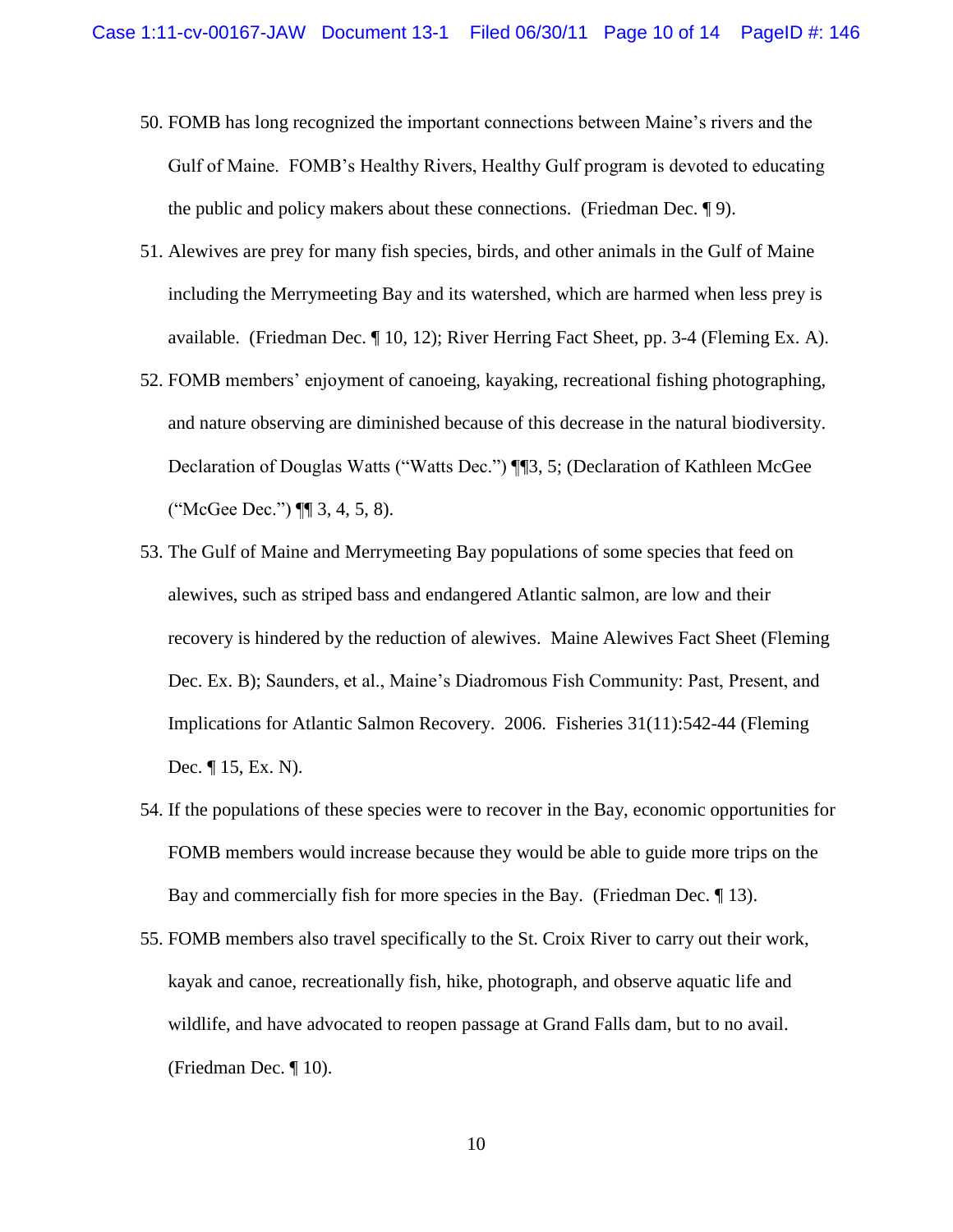56. Plaintiff Douglas H. Watts lives in Augusta, Maine. (Watts Dec. ¶ 1).

- 57. Mr. Watts is a professional photographer who specializes in photographing native fish and wildlife in Maine and New England, including alewives. His work, including photographs of alewives, is displayed in museums, appears in periodicals and on websites, and is used by federal and state fish and wildlife agencies and nongovernmental conservation organizations. An example of an alewife photograph taken by Mr. Watts can be seen at the United States Fish and Wildlife Service website page on Maine alewives, at http://www.fws.gov/GOMCP/pdfs/alewife%20fact%20sheet.pdf. Mr. Watts uses special equipment to photograph and video fish, including alewives, underwater. (Watts Dec. ¶ 2).
- 58. Mr. Watts wants to photograph alewives in the St. Croix watershed above Grand Falls dam, but cannot because their access to the watershed is blocked at the dam. As a result, his ability to pursue his profession is harmed. If the 2008 Alewife Law was invalidated and alewives were allowed to migrate past Grand Falls dam, Mr. Watts would photograph alewives in the St. Croix watershed upstream of the dam. (Watts Dec. ¶ 3).
- 59. Mr. Watts is an outdoors writer who has written about alewives for the popular press. In addition, he has authored a research paper using previously unknown historic documents related to alewives on the Saint Croix River, Historic Documents Related to the Anadromous Fisheries of the St. Croix River, Maine and Canada (Maine Rivers 2005), which has been incorporated into a larger work, A Documentary History of the Alewife in Maine and New England (Watts 2011, in press). (Watts Dec. ¶ 4).
- 60. Mr. Watts has fished for native lake-dwelling Atlantic salmon and other fish species in the Saint Croix River watershed above Grand Falls dam, at Grand Lake Stream below the

11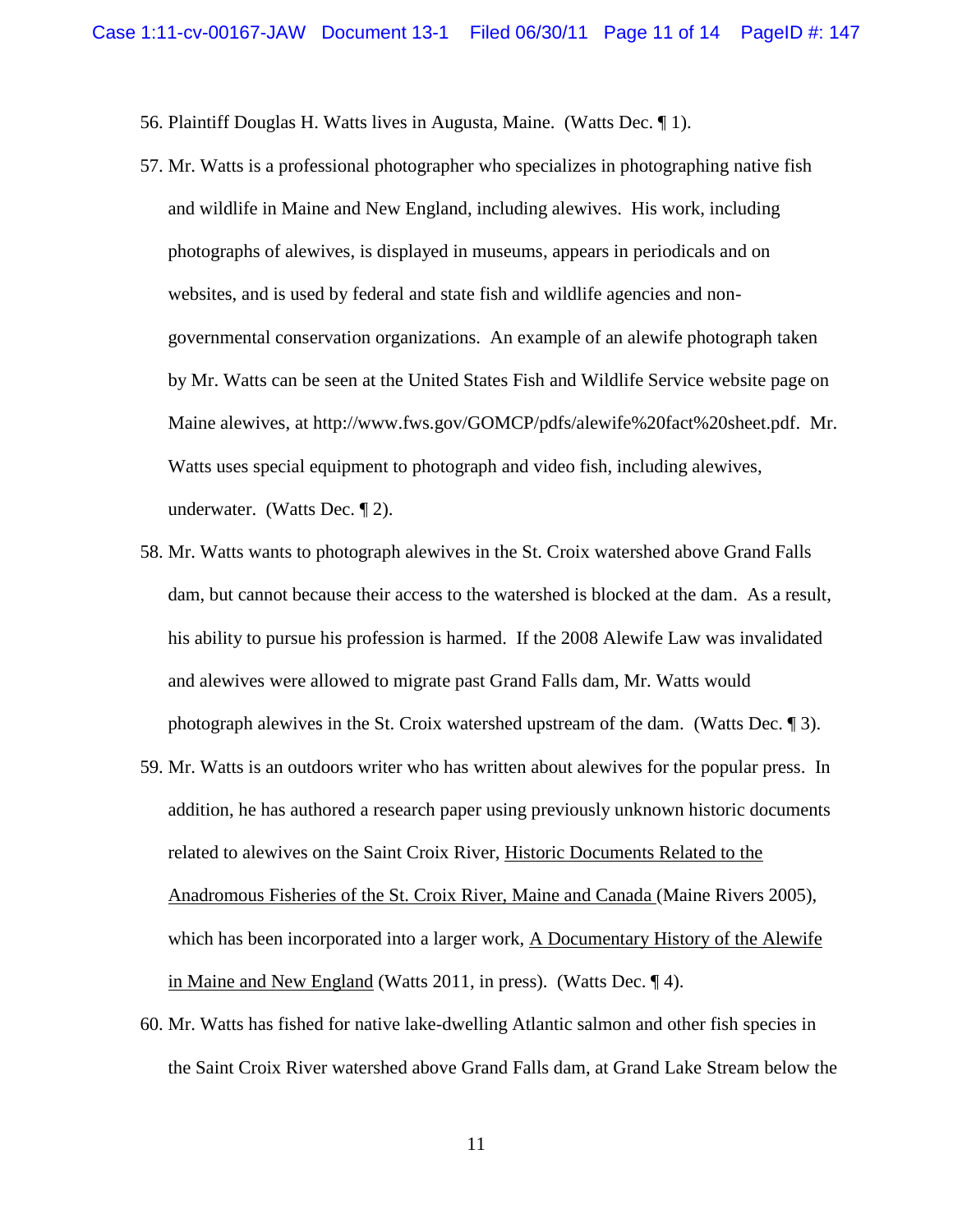outlet of West Grand Lake. However, he now considers that area to be in a sadly unnatural state due to the eradication of alewives, and is not interested in fishing there. Mr. Watts would return to fish in the St. Croix River watershed above Grand Falls dam if the 2008 Alewife Law were invalidated and alewives were allowed to migrate past Grand Falls dam. (Watts Dec. ¶ 5).

- 61. Mr. Watts is a member of FOMB. (Watts Dec. ¶ 6).
- 62. Kathleen McGee resides in Bowdoinham, Maine. (McGee Dec. ¶ 1).
- 63. Ms. McGee is an artist, political consultant, and coordinator for FOMB's Healthy Rivers, Healthy Gulf Program. (McGee  $\P$  1, 7).
- 64. Ms. McGee finds that nature has spiritual and transcendental qualities, and it is personally important to her to spend time in nature to experience these. She also finds that spending time in nature provides here with artistic inspiration. For these reasons, and as a form of recreation, Ms. McGee regularly kayaks, canoes, hikes, fishes, and observes nature on the waters and coast of the Gulf of Maine, including on the lower portion of the St. Croix River and Merrymeeting Bay. (McGee Dec. ¶ 2).
- 65. Ms. McGee would like the St. Croix River and other areas of the Gulf of Maine to be as natural as possible. Ms. McGee's enjoyment of these waters is diminished because alewives have been eradicated from 98% of the St. Croix River basin. (McGee Dec. ¶¶ 3-5, 7-8).
- 66. To Ms. McGee, the law blocking alewives and blueback herring from migrating past Grand Falls dam is a particularly dramatic assault on the natural biodiversity of the St. Croix River and the Gulf of Maine and has diminished Ms. McGee's enjoyment and use of the St. Croix River and the Gulf of Maine as a result. (McGee Dec. ¶ 4).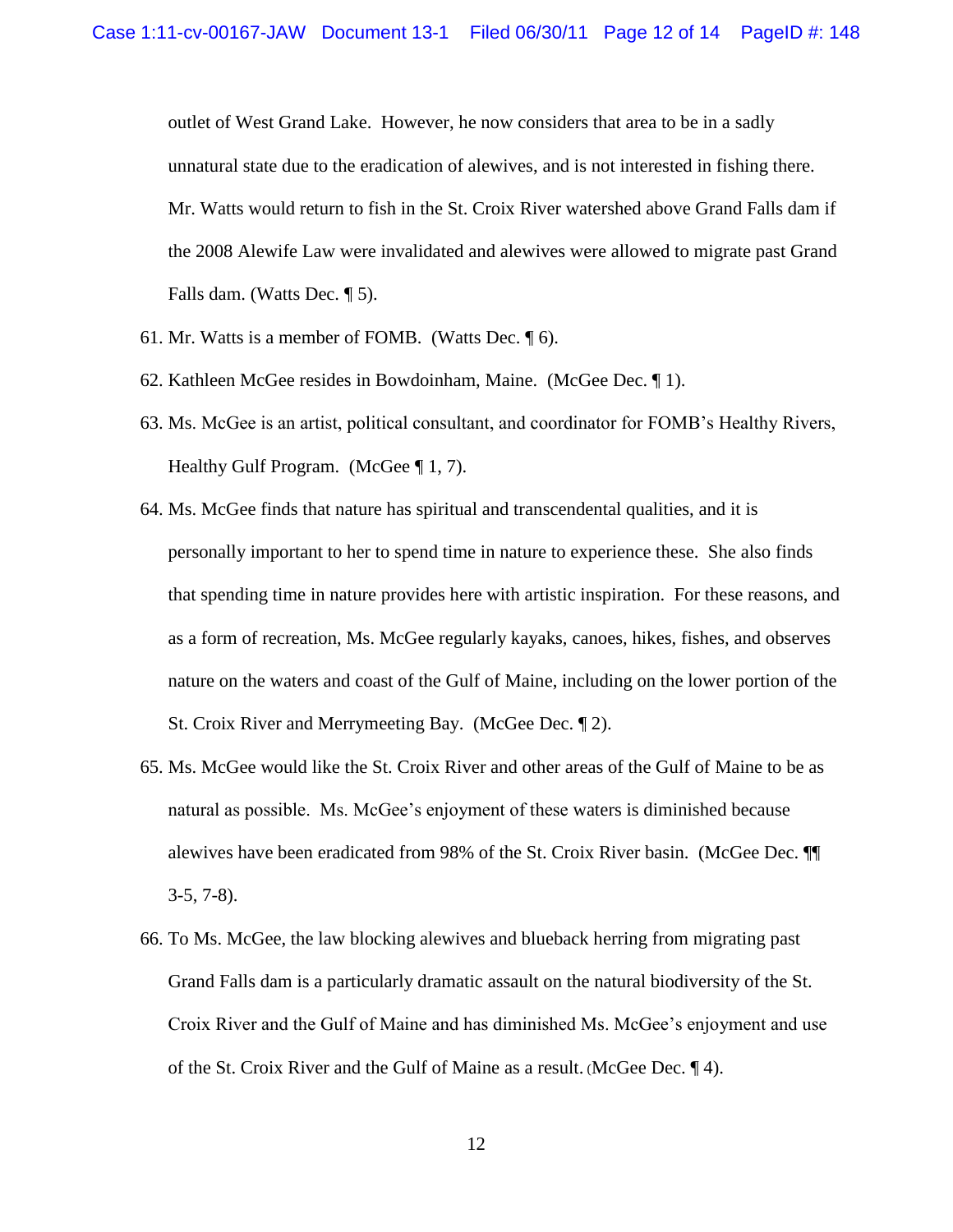67. Ms. McGee is committed personally and professionally to protecting fresh water,

estuarine, and marine ecosystems and the species that depend on them. Ms. McGee has worked to ensure the successful passage of many species of fish that migrate up Maine rivers to spawn - including on the St. Croix River. (McGee Dec. ¶ 6).

Respectfully submitted,

/s/ Roger Fleming\_\_\_\_\_\_\_\_\_\_\_\_ ROGER FLEMING Maine Bar No. 8905 STEPHEN E. ROADY D.C. Bar. No. 926477 **EARTHJUSTICE** 1625 Massachusetts Avenue, N.W. Washington, D.C. 20036 202-667-4500 Telephone 202-667-2356 Fax E-mail: [rfleming@earthjustice.org](mailto:rfleming@earthjustice.org) [sroady@earthjustice.org](mailto:sroady@earthjustice.org)

/s/ David A. Nicholas\_\_\_\_\_\_\_\_\_\_\_ David A. Nicholas, Esq. Maine Bar No. 010049 20 Whitney Road Newton, Massachusetts 02460 617-964-1548 Telephone 617-663-6233 Fax E-mail: [dnicholas@verizon.net](mailto:dnicholas@verizon.net)

*Counsel for the Plaintiffs*

Dated: June 30, 2011

#### **CERTIFICATE OF SERVICE**

I hereby certify that on this, the 30th day of June, 2011, I electronically filed the above document with the Clerk of Court using the CM/ECF system which will send notification of such filing to attorneys of record in this matter. To my knowledge, there are no non-registered parties or attorneys participating in this case.